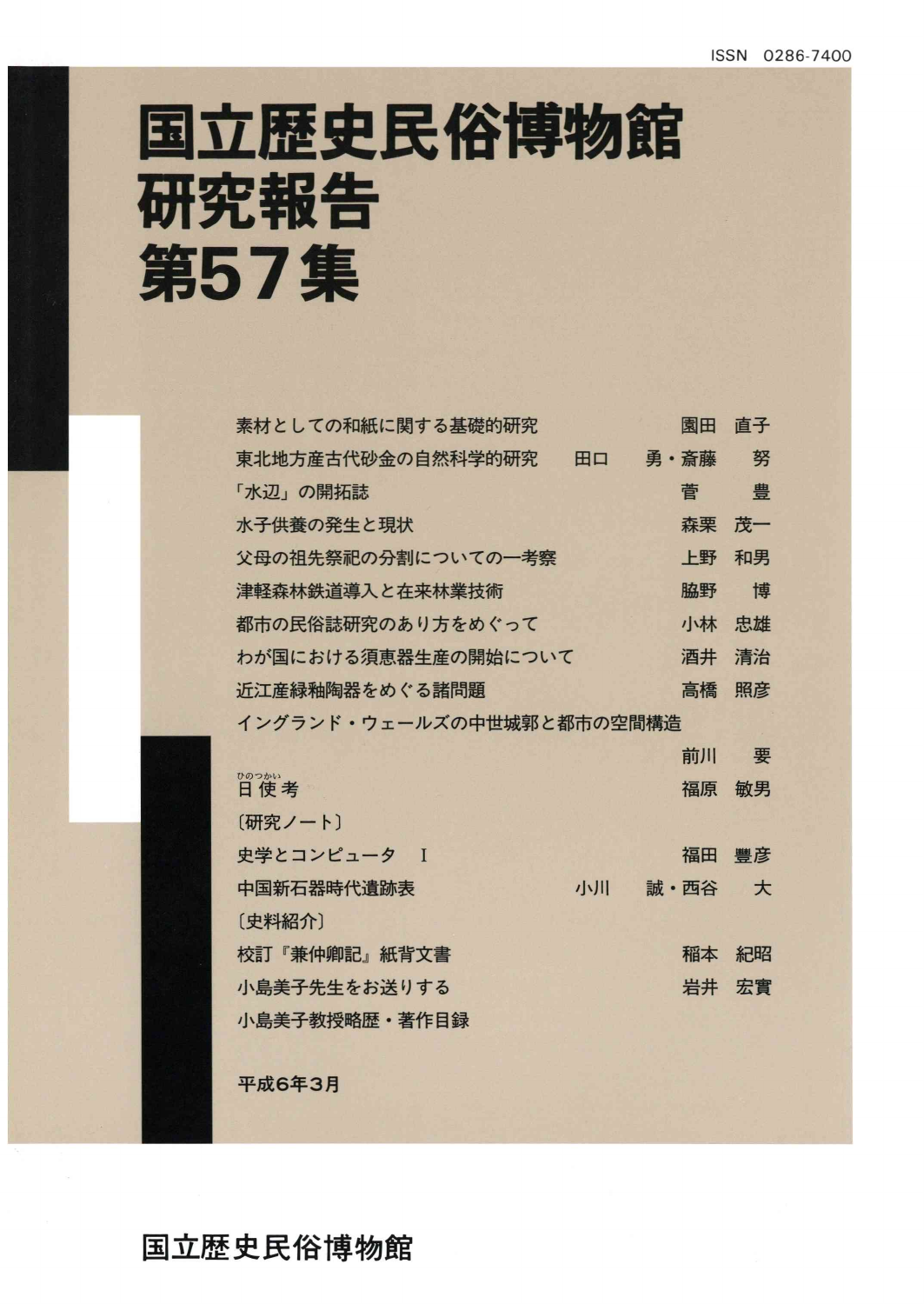### 国立歴史民俗博物館 研究報告 第57集

#### 目 次

| ▒素材としての和紙に関する基礎的研究……………………………………………園田    | 直子    | 1   |
|------------------------------------------|-------|-----|
| ▒東北地方産古代砂金の自然科学的研究……………………………田口──勇・斎藤    | 努     | 41  |
|                                          | 兽     | 63  |
| --低湿地農耕は、はたして否定的な農耕技術か? --               |       |     |
| ▒水子供養の発生と現状………………………………………………………………森栗 茂一 |       | 95  |
| ▒父母の祖先祭祀の分割についての一考察…………………………………………上野    | 和男    | 129 |
| ――分牌祭祀を中心として――                           |       |     |
| ▒津軽森林鉄道導入と在来林業技術…………………………………………………脇野    | 博     | 181 |
| ---伝統技術の近代化をめぐって--                       |       |     |
| ▒都市の民俗誌研究のあり方をめぐって……………………………………………小林 忠雄 |       | 225 |
| ――民俗研究映像『金沢七連区民俗誌』の製作プロセスから――            |       |     |
| ▓わが国における須恵器生産の開始について……………………………………酒井     | 清治    | 265 |
| ▒近江産緑釉陶器をめぐる諸問題…………………………………………………高橋     | 照彦    | 313 |
| ▒《 ングランド・ウェールズの中世城郭と都市の空間構造………………………前川   | 亜     | 349 |
| ――比較都市考古学の視点から――                         |       |     |
| ひのつかい                                    | 敏男    | 1   |
| 〔研究ノート〕                                  |       |     |
|                                          | 行而 脚立 | 901 |

| ――「日本荘園データベース」の作製を通じて――                       |  |  |
|-----------------------------------------------|--|--|
| ▒中国新石器時代遺跡表…………………………………………………小川  誠·西谷  大 401 |  |  |
| ──山東省編──                                      |  |  |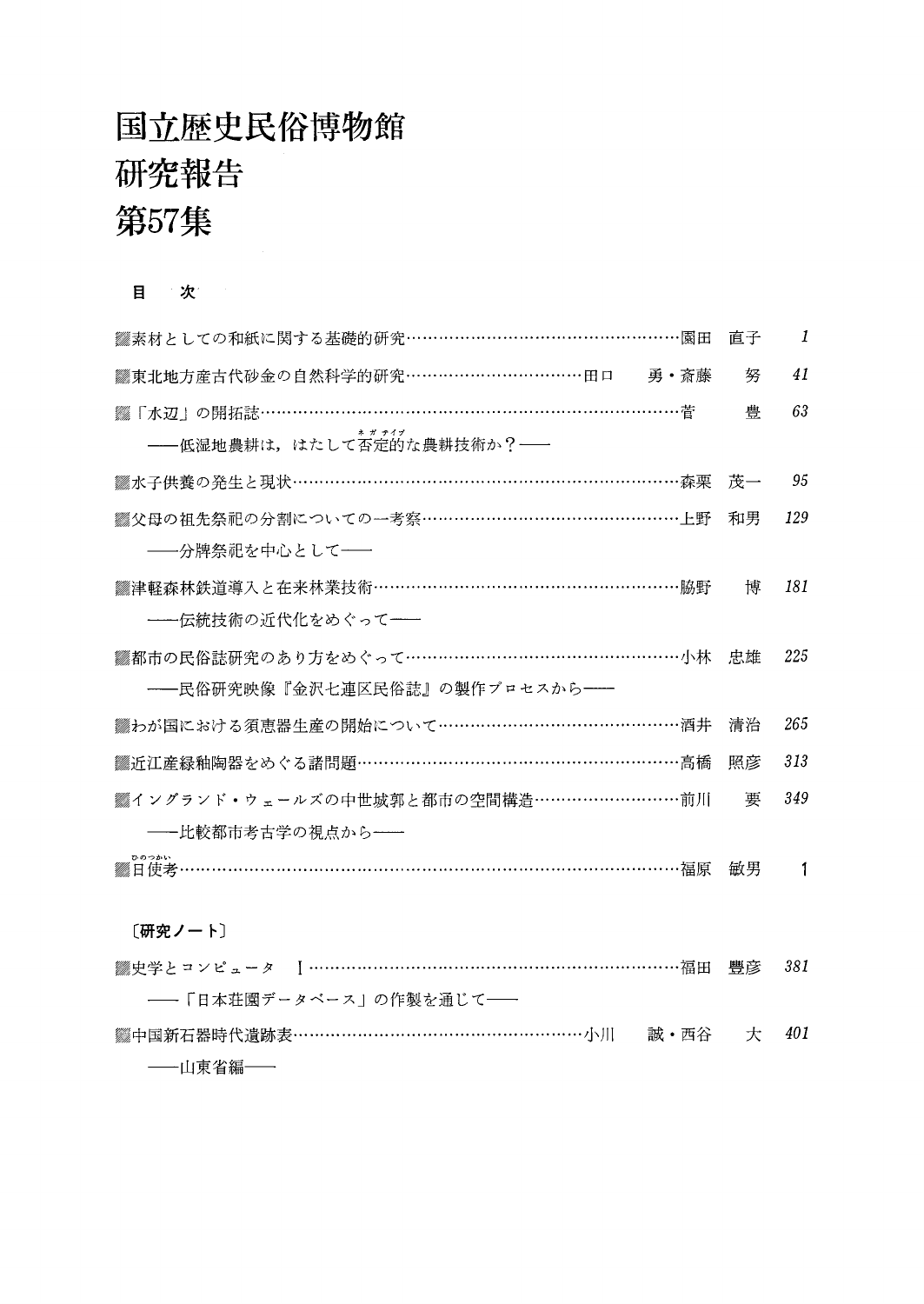〔史料紹介〕

| ▒校訂『兼仲卿記』紙背文書……………………………………………………稲本 紀昭 | - 25 |
|----------------------------------------|------|
| ——三重県関係——                              |      |
|                                        |      |

| ▓小島美子先生をお送りする……………………………………………………………岩井 宏實  489 |  |  |
|------------------------------------------------|--|--|
| ▒小島美子教授略歴•著作目録…………………………………………………………………… 491   |  |  |

平成6年3月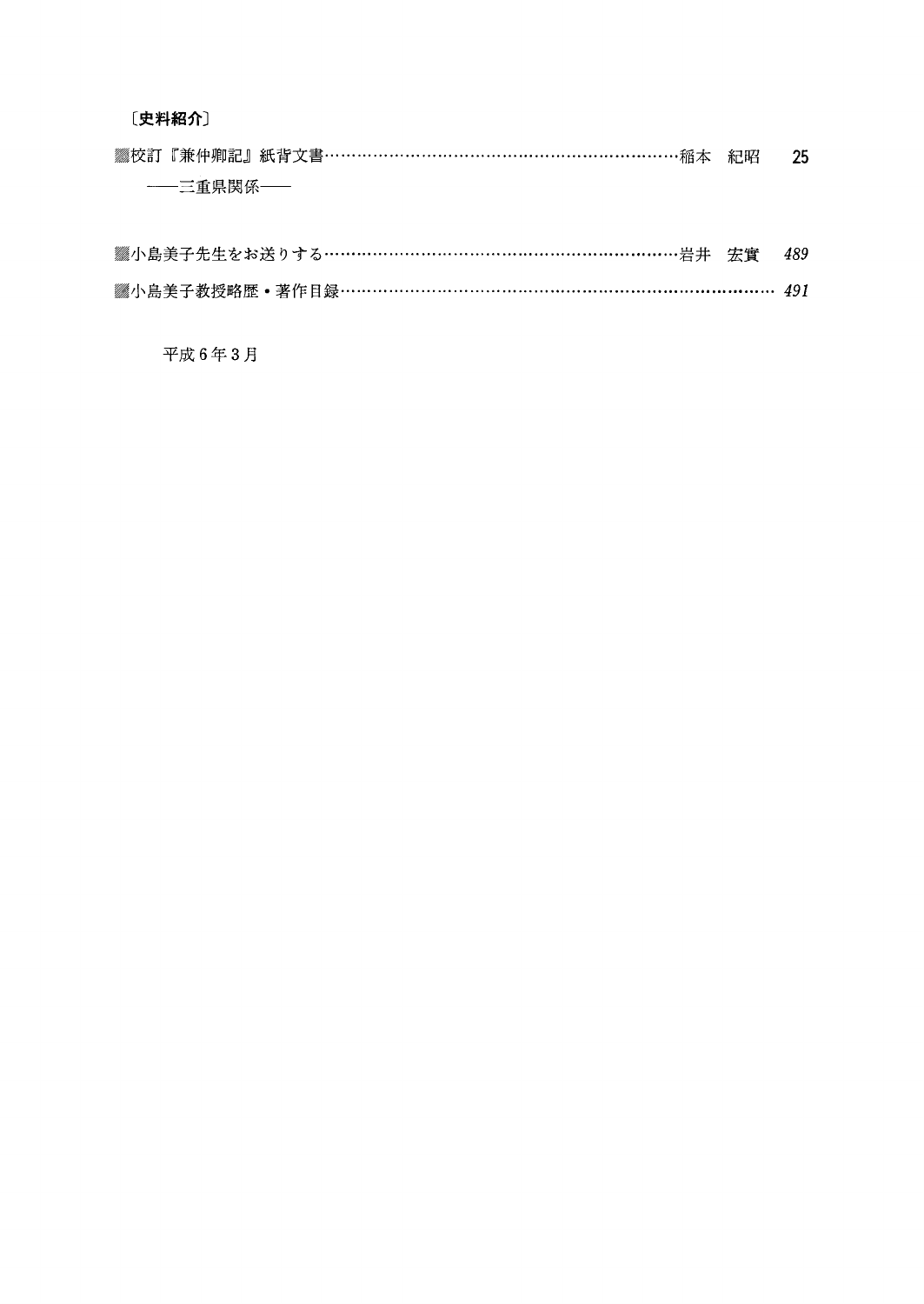### Bulletin of the National Museum of Japanese History vol.57

#### Contents:

| SONODA, N.            |                                                                                                                                                                                            |
|-----------------------|--------------------------------------------------------------------------------------------------------------------------------------------------------------------------------------------|
| TAGUCHI, I. SAITŌ, T. | A Chemical Study on the Ancient Placer Gold of the Tōhoku<br>District $\cdots$ and $\cdots$ and $\cdots$ and $\cdots$ and $\cdots$ and $\cdots$                                            |
| Suga, Y.              | The Monograph of the Cultivation of Waterland'—— Were the<br>Wet Paddy Fields really a Negatively-viewed Production Area?<br>Was the Cultivation of Low-lying Wet Land really an Unwelcome |
| MORIKURI, S.          | The Rise of <i>Mizugo</i> $Kuyo$ —Offering Prayers for the Spirits of                                                                                                                      |
| UENO, K.              | A Study of the Division of Ancestral Rites for Parents<br>-Concentrating on the Division of Memorial Tablets--------------- 129                                                            |
| WAKINO, H.            | The Introduction of the Tsugaru Forest Railway and Conventional<br>Forestry Techniques — On the Modernization of Traditional<br>Techniques - municipality of the 181                       |
| KOBAYASHI, T.         | On Urban Folklore Documentation and Methodology-----From the<br>Production Process of the Folk Research Film, 'Shichirenku zone                                                            |
| Sakai, K.             | On the Start of Production of Sueki Ware in Japan  265                                                                                                                                     |
| Таканаѕні, Т.         | The Green-glazed Ware of Omi in the Heian Period  313                                                                                                                                      |
| Maekawa, K.           | The Spacial Structure of Medieval Castles and Towns in England<br>and Wales ----From the Viewpoint of Comparative Urban                                                                    |
| FUKUHARA, T.          |                                                                                                                                                                                            |

#### 〔Research Notes〕

| FUKUTA, T. | Historical Science and Computer I——Through the Creation of |
|------------|------------------------------------------------------------|
|            | a "Database on the Japanese Manorial System"——  381        |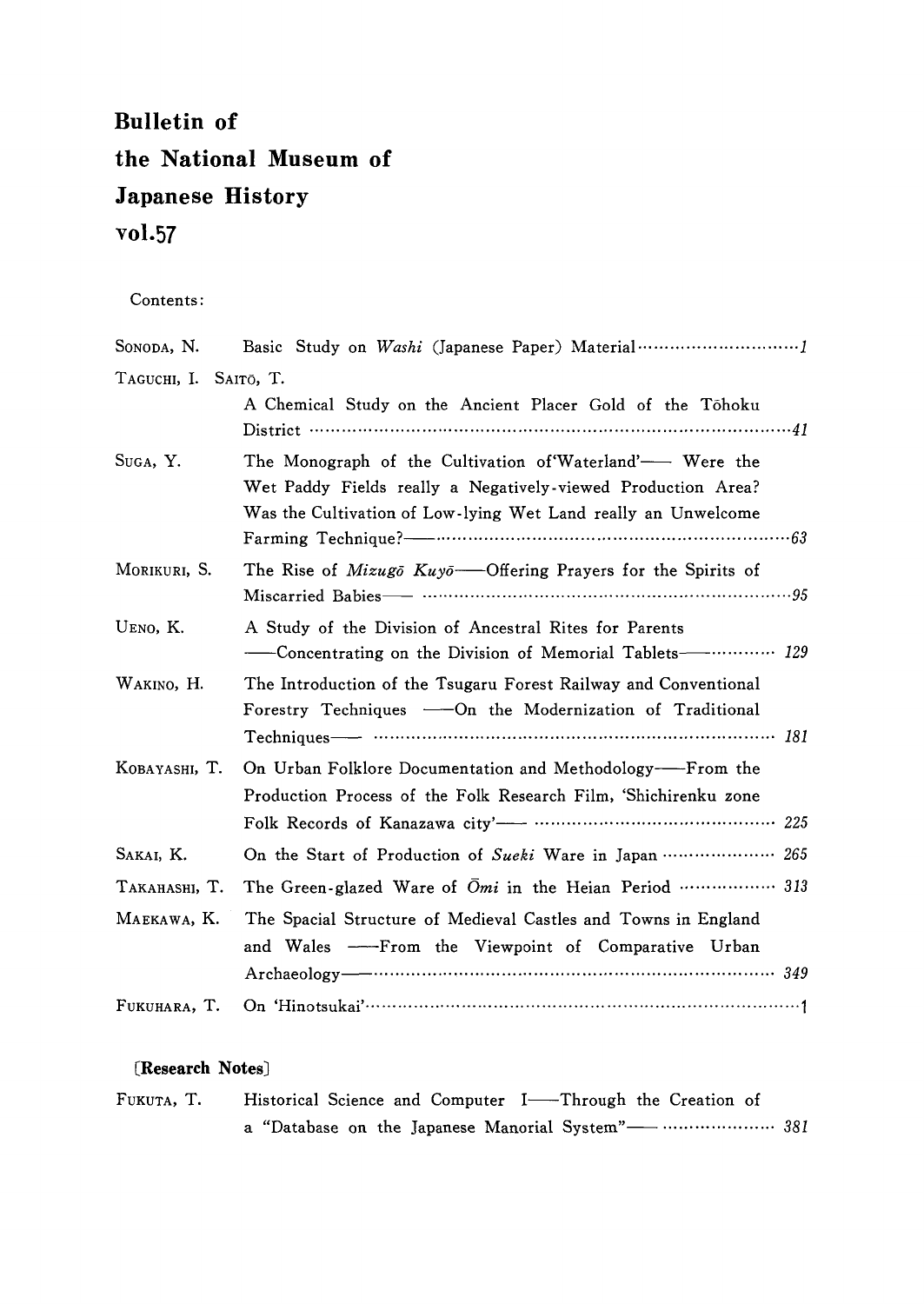#### OGAWA, M. NISHITANI, M.

| Table of Historic Relics of the Chinese Neolithic Era |  |
|-------------------------------------------------------|--|
|                                                       |  |

#### [Introduction of Historical Materials]

| INAMOTO, N. Revised "Ken-Chū-Kyō-Ki" Shihai-Monjo -Related to Mie |  |
|-------------------------------------------------------------------|--|
|                                                                   |  |

| IWAI, H. |  |
|----------|--|
|          |  |

Mar. 1994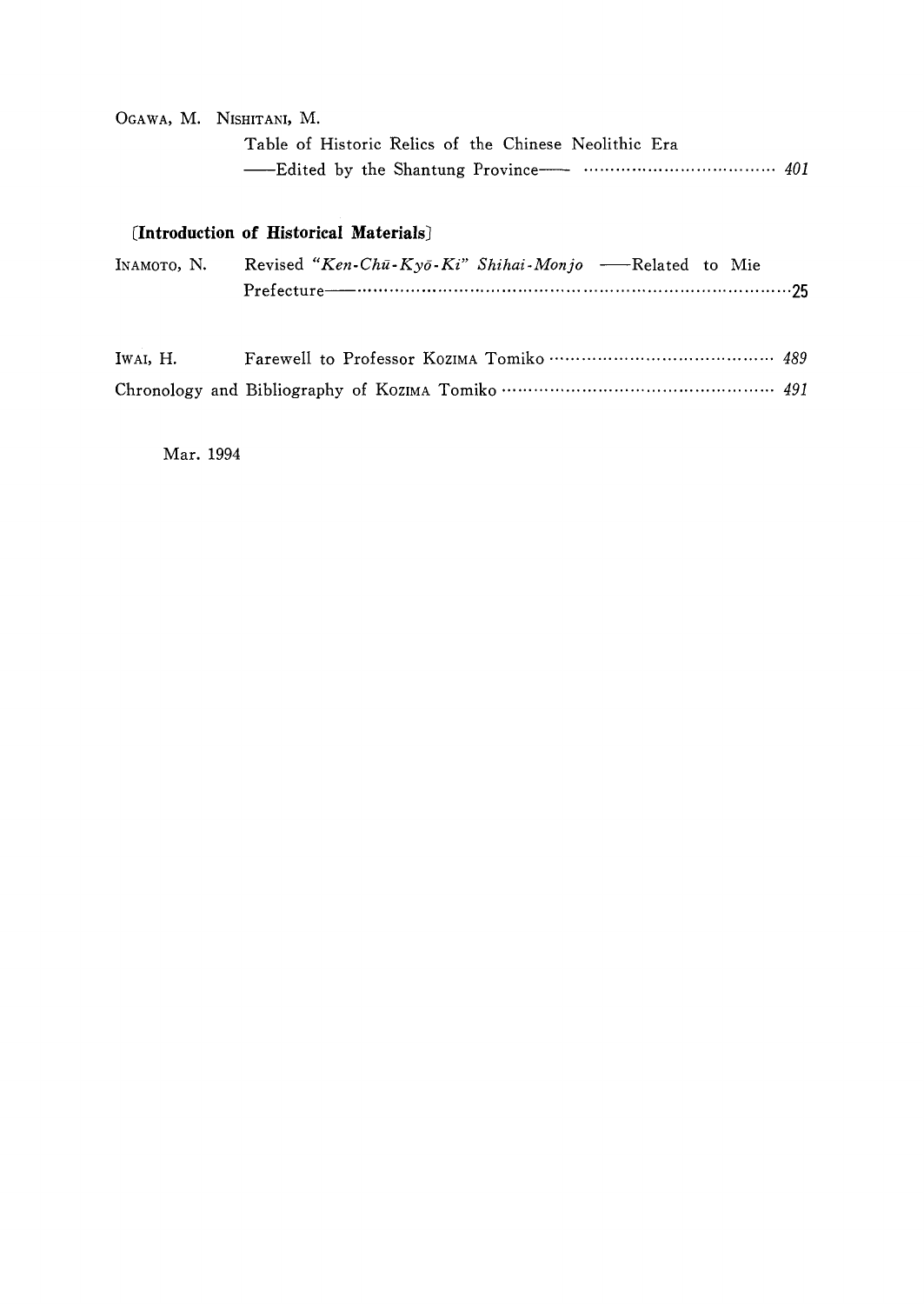|       |   | 国立歴史民俗博物館研究報告                |   | 第57集                                                         |  |
|-------|---|------------------------------|---|--------------------------------------------------------------|--|
|       |   | 平成6年3月25日 印<br>平成6年3月31日 発 行 | 刷 | (非売品)                                                        |  |
| 編集・発行 |   |                              |   | 国立歴史民俗博物館<br>〒285 千葉県佐倉市城内町 117<br>電話 043-486-0123 (代表)      |  |
| 印     | 刷 |                              |   | 第一法規出版株式会社<br>〒107 東京都港区南青山2--11--17<br>電 話 03―3404―2251(代表) |  |

◎Printed in Japan Mar.1994